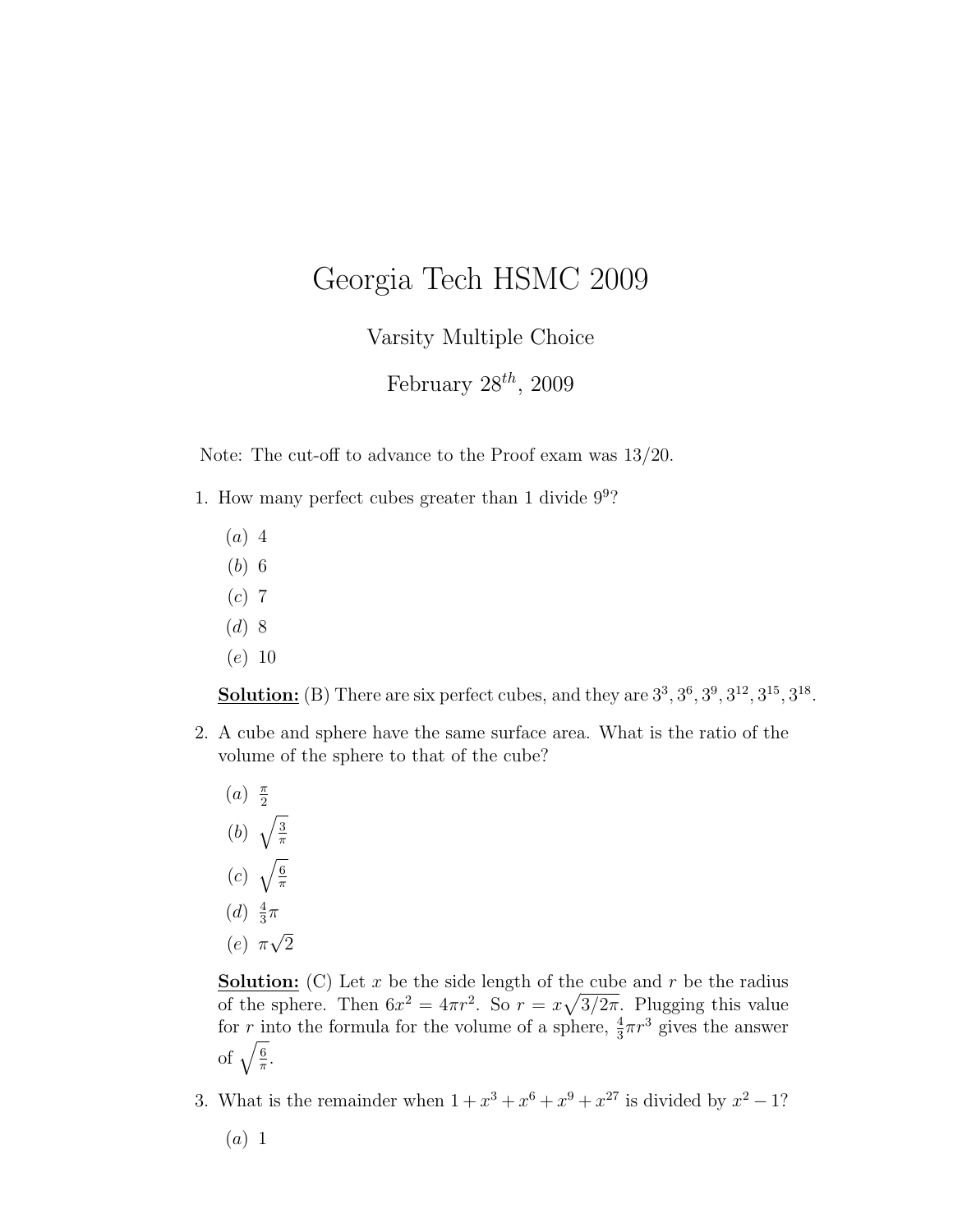- (b) 3
- $(c)$   $x + 2$
- $(d)$  3x + 2
- $(e)$  4x + 1

**Solution:** (D) We have  $1 + x^3 + x^6 + x^9 + x^{27} = q(x)(x^2 - 1) + ax + b$ . Set  $x = 1, x = -1$  and this gives a system of simultaneous equations,  $5 = a + b$  and  $-1 = -a + b$ . Then  $a = 3, b = 2$ , which gives  $3x + 2$  as the remainder.

- 4. How many zeroes are at the end of 35! ?
	- (a) 6
	- (b) 7
	- (c) 8
	- $(d)$  9
	- (e) 10

Solution: (C) Notice that the only way we can get a zero in this expression is for there to be a factor of  $10 = 2 \cdot 5$ . The limiting constraint is the number of 5's and there are 8 factors of 5 in 35!, so the answer is 8.

- 5. Three fair 10-sided dice, each labeled  $1, 2, \ldots, 10$  are tossed. One is colored red, one is colored blue and one is colored yellow. What is the probability that the numbers at the top of each die satisfy the inequality: red  $>$  blue  $>$  yellow ?
	- $(a) \frac{1}{6}$ 6
	- $(b) \frac{1}{8}$ 8
	- $(c) \frac{3}{2}$
	- 25  $(d) \frac{2}{1}$
	- 15
	- $(e) \frac{6}{25}$ 25

**Solution:** (C) The probability that the numbers on the three dice are all distinct is  $1 \cdot \frac{9}{10} \cdot \frac{8}{10} = \frac{18}{25}$ , and the probability that the ordering is correct is  $\frac{1}{6}$ , so the final answer is  $\frac{18}{25} \cdot \frac{1}{6} = \frac{3}{25}$ .

6. Suppose that  $y$  is a real number that satisfies

$$
3^{3^y} + 9^{3^y} = 30.
$$

What is the value of  $3^{3^{39}}$ ?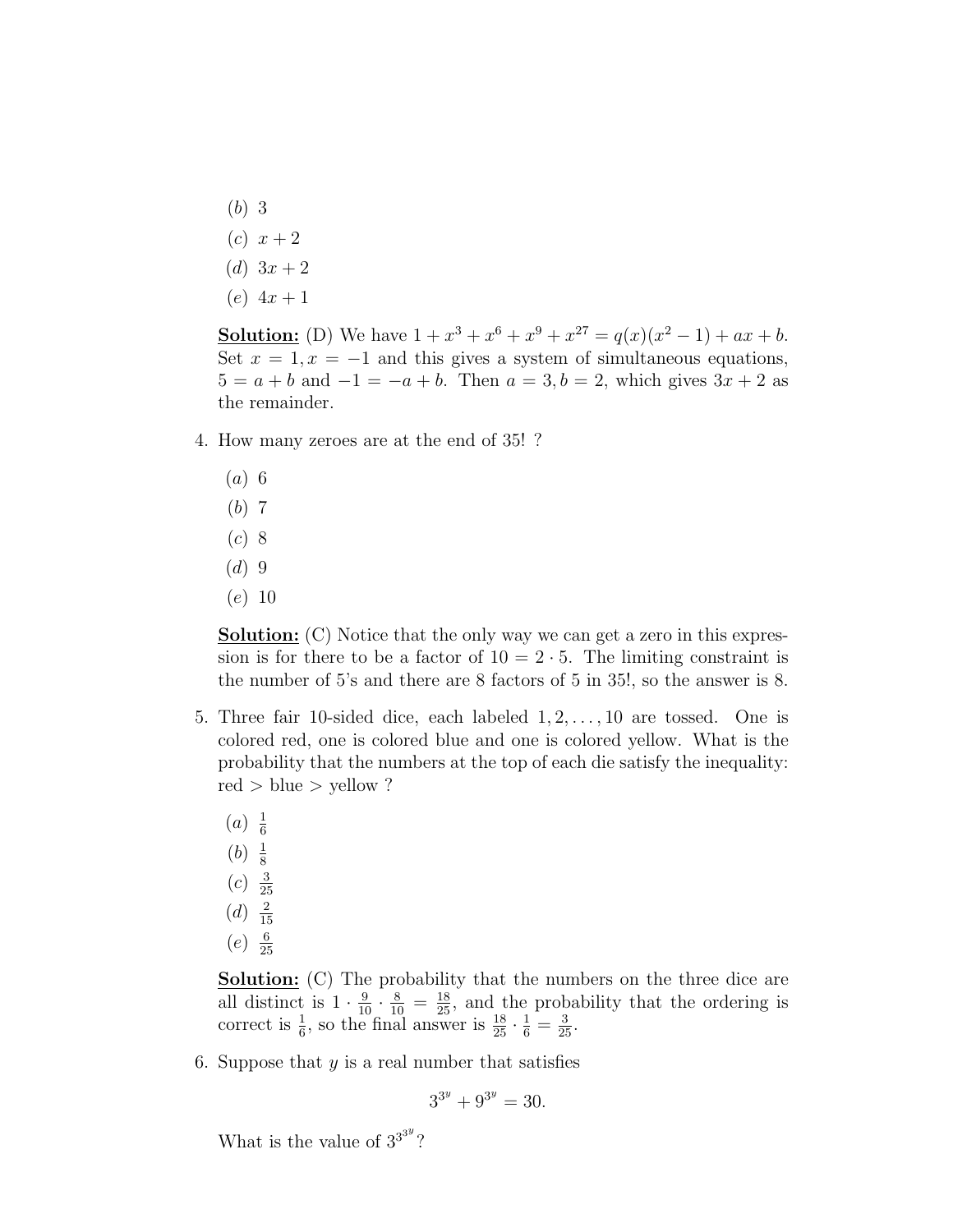- $(a) 50$
- (b) 120
- $(c)$  144
- (d) 243
- (e) 729

**Solution:** (D) Let  $x = 3^{3^y}$ . Then our equation is  $x + x^2 = 30$ . So  $3^{3^y} = 5$ . Then we have that  $3^{3^{3^y}} = 3^5 = 243$ .

7. How many ordered pairs of integers  $(x, y)$  are solutions to

$$
x^3 + y^4 = 2009?
$$

- $(a)$  0
- (b) 1
- (c) 2
- $(d)$  3
- (e) 4

Solution: (A) Notice that 2009 is congruent to 7 modulo 13. The residues of a cube mod 13 are 0,1,5, 8 or 12, while the residues of a fourth power are 0,1,3 or 9. Notice then there are no integral solutions to our equation.

- 8. How many integer solutions  $(x, y)$  are there for  $(x 2)(x 10) = 3^y$ ?
	- $(a)$  1
	- (b) 2
	- (c) 3
	- $(d)$  4
	- (e) 5

**Solution:** (B) Notice that we need two powers of 3 that differ by 8. Such sets of powers are  $(1,9)$  and  $(-1, -9)$ . So the only two solutions for  $(x, y)$ and  $(11, 2)$  and  $(1, 2)$ .

9. In Kazakhstan, Borat can buy stamps with values of 6 krona, 9 krona and 20 krona. What is the largest postage amount that can not be exactly contained by using stamps with these denominations?

(a) 37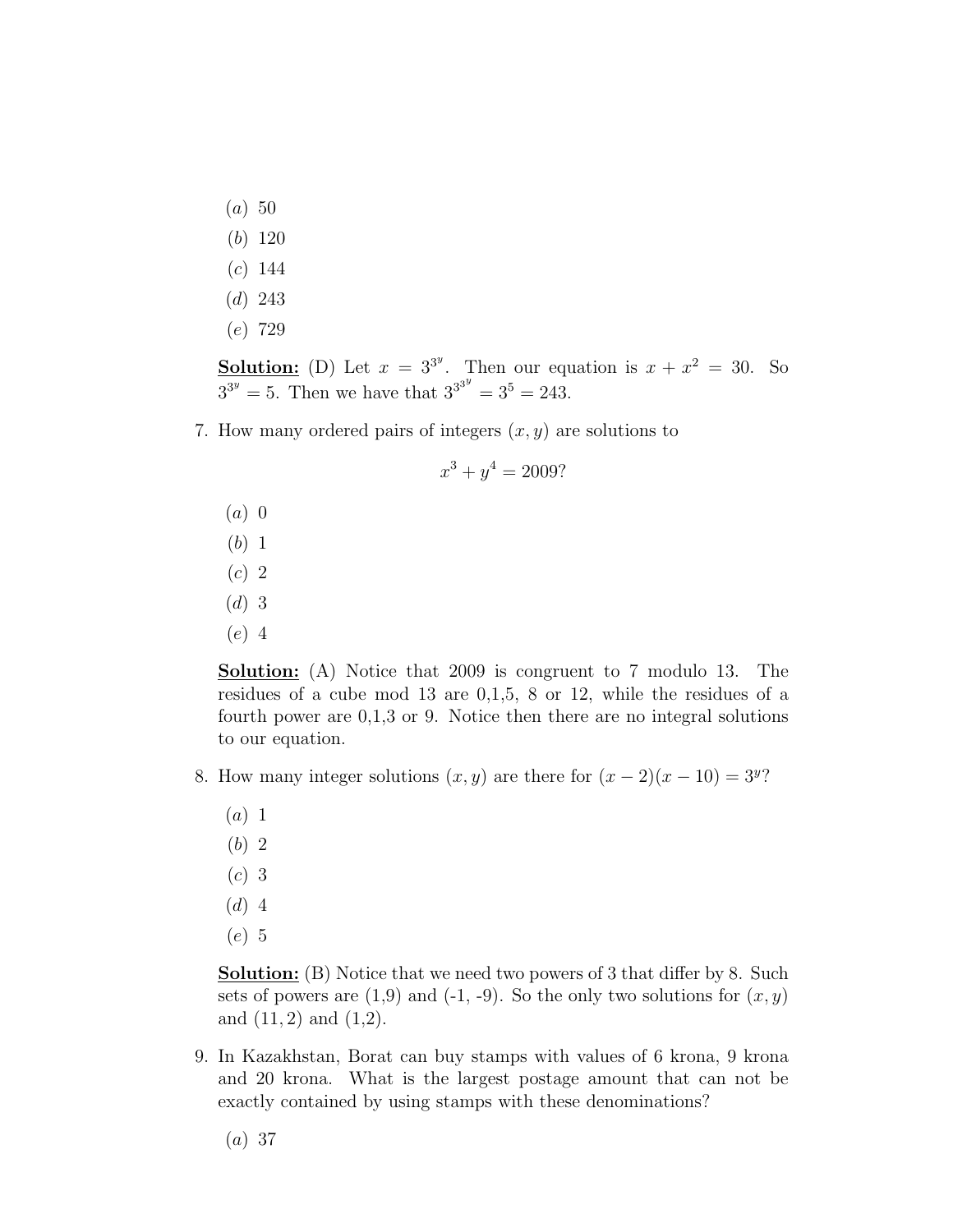- (b) 41
- (c) 43
- $(d)$  47
- (e) 51

**Solution:** (C) The answer is 43. This is a special case of the postage stamp problem. Notice that  $36 = 9.4$ ,  $38 = 20 + 9 + 9$ ,  $40 = 20 + 9 + 9 + 2$ , so all the even numbers 36 and up are covered. This also means, by adding a 9, that all numbers over 45 are covered. Notice that 43 can not be obtained from the set of 6, 9 , 20. Thus the answer is C.

- 10. The average of three positive integers is 5. The average of their reciprocals is 17/72. Their product is 96. What is the median of the three numbers?
	- (a) 3
	- (b) 4
	- $(c)$  5
	- $(d)$  6
	- (e) 7

**Solution:** (B) Guess and check works well here. What three integers have a product of 96 whose average is 5? Notice  $96 = 3 \cdot 2^5$ . The three numbers are 3, 4 and 8. This gives a median of 4, product of 96, and average of reciprocals  $1/8 + 1/4 + 1/3 = 17/(24 \cdot 3)$  is 17/72. More explicitly, consider the factors of 96. In order for the average of the three integers to be five, the largest factor we can use is 12, but this forces us to use (12, 2, 1) as the three integers, and their product is 24. So this leaves 1,2,3,4, 6, 8 as the choices for the integers. The only triple left that gives a product of 96 is (3, 4, 8).

- 11. Consider 6 distinct points in the plane. If we draw line segments (possibly curved) between each pair of points, what is the minimum number of times these segments cross?
	- $(a)$  0
	- (b) 1
	- (c) 2
	- (d) 3
	- (e) 4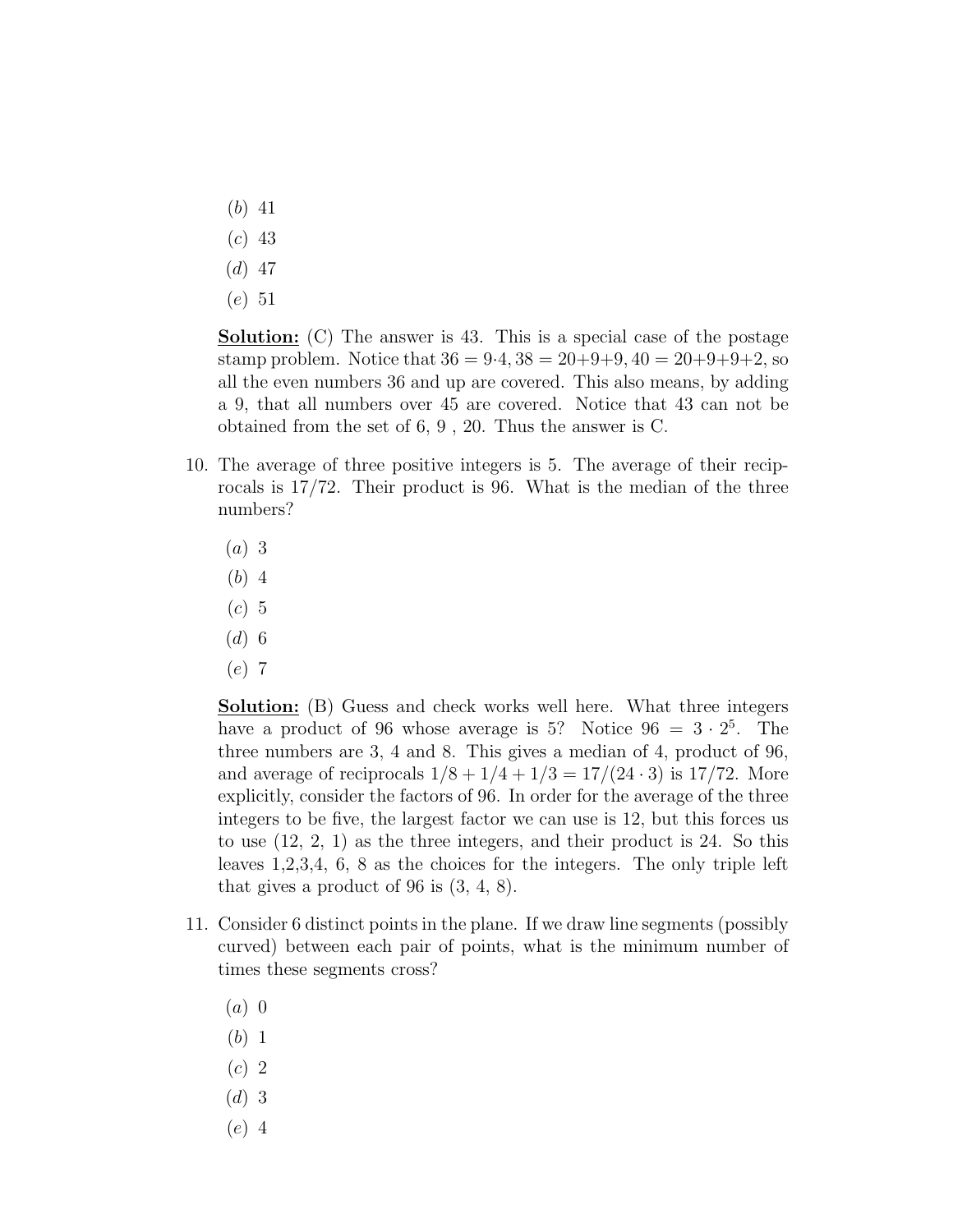**Solution:** (D) This question asks for the *crossing number* of  $K_6$ , the complete graph on 6 vertices. The answer is 3. Reference: Relations Between Crossing Numbers of Complete and Complete Bipartite Graphs R. Bruce Richter and Carsten Thomassen, The American Mathematical Monthly, Vol. 104, No. 2 (Feb., 1997), pp. 131-137

12. Simplify the following:

$$
\sqrt{\frac{16^{10} + 8^{12}}{16^5 + 8^8}}
$$

- (*a*)  $16\sqrt{2}$
- (b) 70
- (c) 128
- $(d)$  200
- (e) 256

**Solution:** (E) Simplifying this expression gives  $\sqrt{\frac{2^{36}(1+2^4)}{2^{20}(1+2^4)}}$  $\frac{2^{30}(1+2^4)}{2^{20}(1+2^4)}$  = √  $2^{16} =$  $2^8 = 256$ .

- 13. How many distinct triangles with positive integer sides have perimeter equal to 80?
	- $(a) 100$
	- (b) 133
	- $(c) 147$
	- $(d)$  171
	- (e) 190

**Solution:** (B) An enumeration yields the solution of 133. First notice that the maximum side-length is 39. There are 19 different sets of lengths for valid triangles with maximum length 39. There are 18 for maximum side-length 38. There are 16 for maximum side-length 37, and so on. This yields a sum of  $19 + 18 + 16 + 15 + 13 + 12 + \cdots + 1 = 133$ .

14. How many ordered triples  $(x, y, z)$  satisfy the equation:

$$
3x^2 + 6y^2 + 4z^2 - 4xy + 4yz = 0?
$$

- $(a)$  0
- (b) 1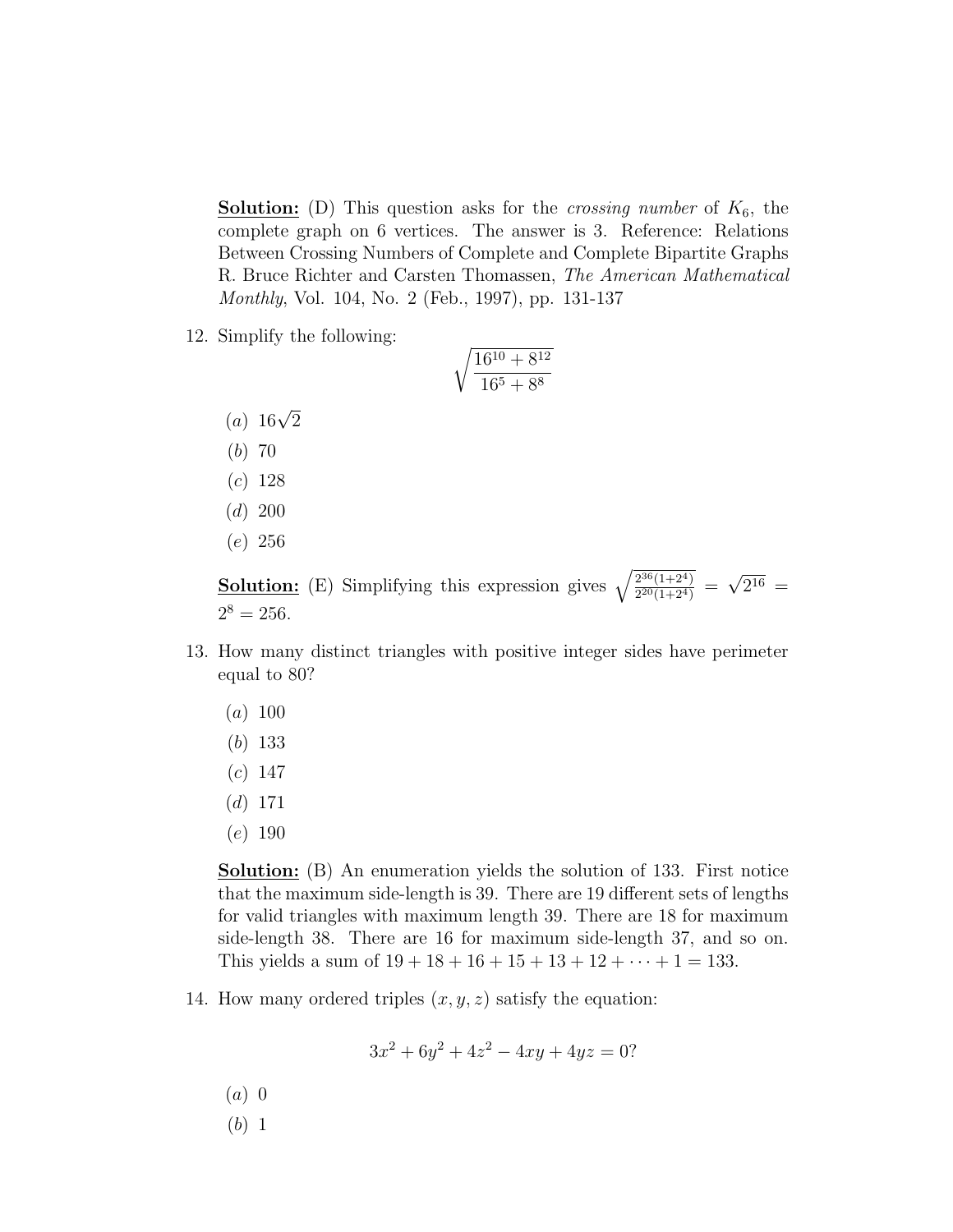- $(c)$  2
- $(d)$  3
- (e) infinitely many

**Solution:** (B) We can factor  $3x^2 + 6y^2 + 4z^2 - 4xy + 4yz$  as  $(x - 2y)^2 +$  $(y+2z)^2+2x^2+y^2$ . Notice that each of these terms is non-negative, and the only way for all of them to be zero is for  $x, y$  and z to be zero. Hence there is only one solution  $(0, 0, 0)$ .

- 15. Two trains, 50 miles apart, are traveling towards each other at speeds of 80 and 120 miles per hour, respectively. Meanwhile, Superman is flying between the trains at a speed of 500 miles per hour, and he instantly changes direction when he touches a train. How far does Superman travel before the trains meet?
	- $(a)$  50 miles
	- (b) 70 miles
	- $(c)$  100 miles
	- $(d)$  125 miles
	- (e) 175 miles

Solution: (D) The time it takes for the trains to meet is 15 minutes. Superman is traveling at 500 miles per hour, so the total distance is 125 miles.

- 16. Suppose that  $A = 1^{-6} + 2^{-6} + 3^{-6} + \cdots$  and let  $B = 1^{-6} + 3^{-6} + 5^{-6} + \cdots$ . What is  $\frac{A}{B}$ ?
	- $(a) \frac{63}{64}$ 64
	- $(b) \frac{127}{128}$ 128
	- (c) 1
	-
	- $(d) \frac{128}{127}$ 127
	- $(e) \frac{64}{63}$ 63

**Solution:** (E) Notice that  $B = A - (2^{-6} + 4^{-6} + 6^{-6} + \cdots)$ . Also  $64((2^{-6}+4^{-6}+6^{-6}+\cdots)=A.$  So the ratio is 64/63.

17. Twelve people are equally spaced around a large circle. What is the largest number of wires that can be stretched between pairs of people so that no two wires intersect at any point inside the circle? (Also wires can not be routed outside of the circle at any point. However, they can be placed on the boundary of the circle.)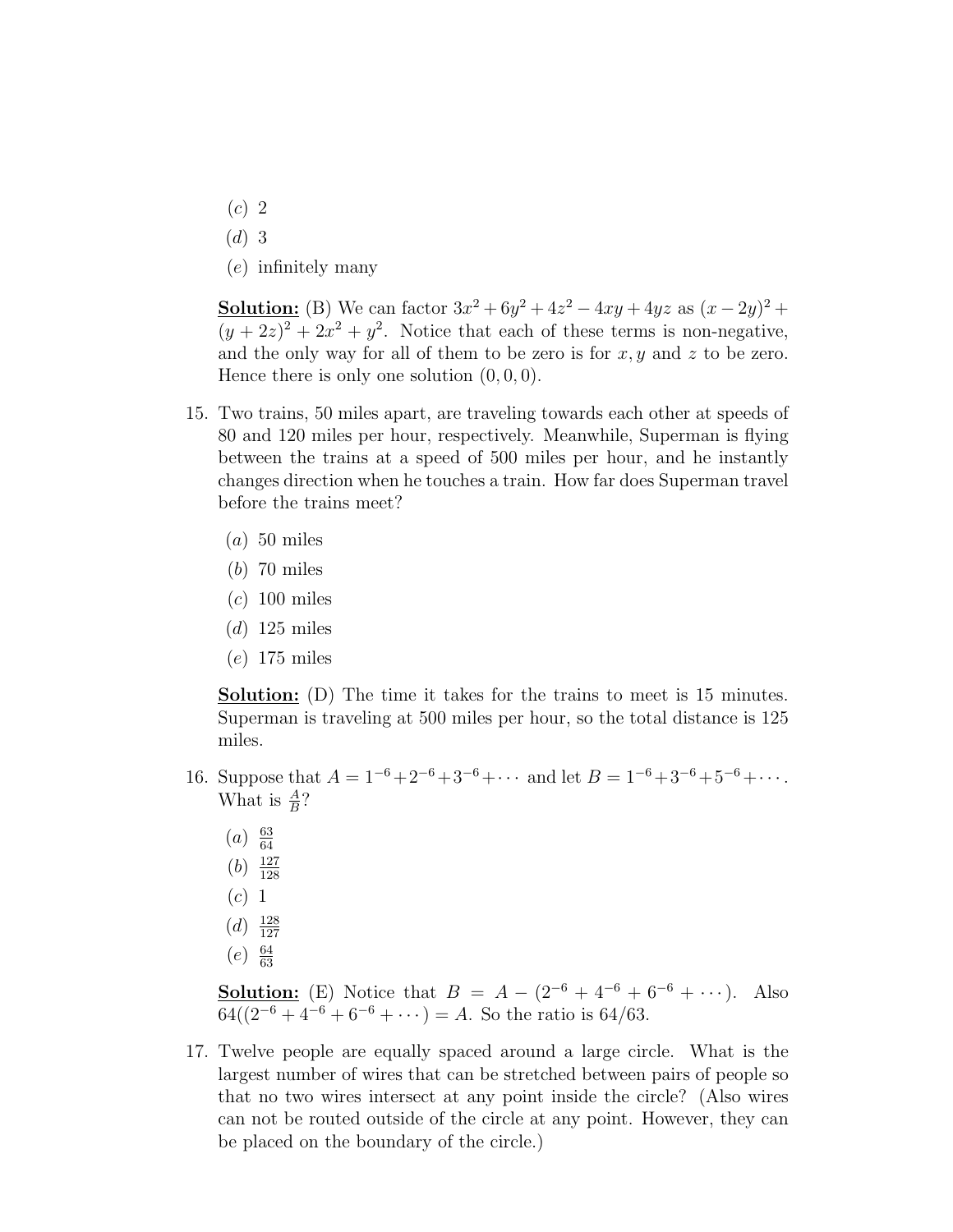- $(a) 18$
- (b) 21
- (c) 22
- (d) 24
- (e) 26

Solution: (B) Inside the circle, there can be at most 9 wires, and there can be 12 wires on the boundary of the circle for a total of 21 wires.

- 18. One plane flies at a ground speed 75 miles per hour faster than another. On a particular flight, the faster plane requires 3 hours and the slower one 3 hours and 36 minutes. What is the distance of the flight?
	- (a) 375 miles
	- (b) 450 miles
	- (c) 1000 miles
	- $(d)$  1350 miles
	- (e) 1450 miles

**Solution:** (D) Let d be the distance of the flight and let x be the speed of the slower plane. Solving the equations  $\frac{d}{x+75} = 180$  and  $\frac{d}{x} = 216$  yields  $x = 375$ . Solving for d gives 1350 miles.

- 19. Consider the equation,  $x^2 + px + q = 0$ . If the roots of this equation differ by 2, then  $p$  equals:
	- (a) √  $4q + 1$
	- (b) 2 √  $q+1$
	- (c)  $q + 4$
	- (d)  $^{\prime}$  $\overline{4q-1}$ √
	- (e) 2  $\overline{2q}$

**Solution:** (B) Suppose the roots are r and  $r + 2$ . Then the sum of the roots is  $2r+2 = -p$  and the product of the roots is  $r(r+2) = q$ . Solving these two simultaneous equations gives  $p = 2\sqrt{q+1}$ .

- 20. What is the smallest positive integer  $n > 200$  such that  $\binom{n}{201}$  is divisible what is the smallest positive integer  $n > 200$  subset by  $\binom{n}{200}$  and these two quantities are not equal?
	- (a) 202
	- (b) 230